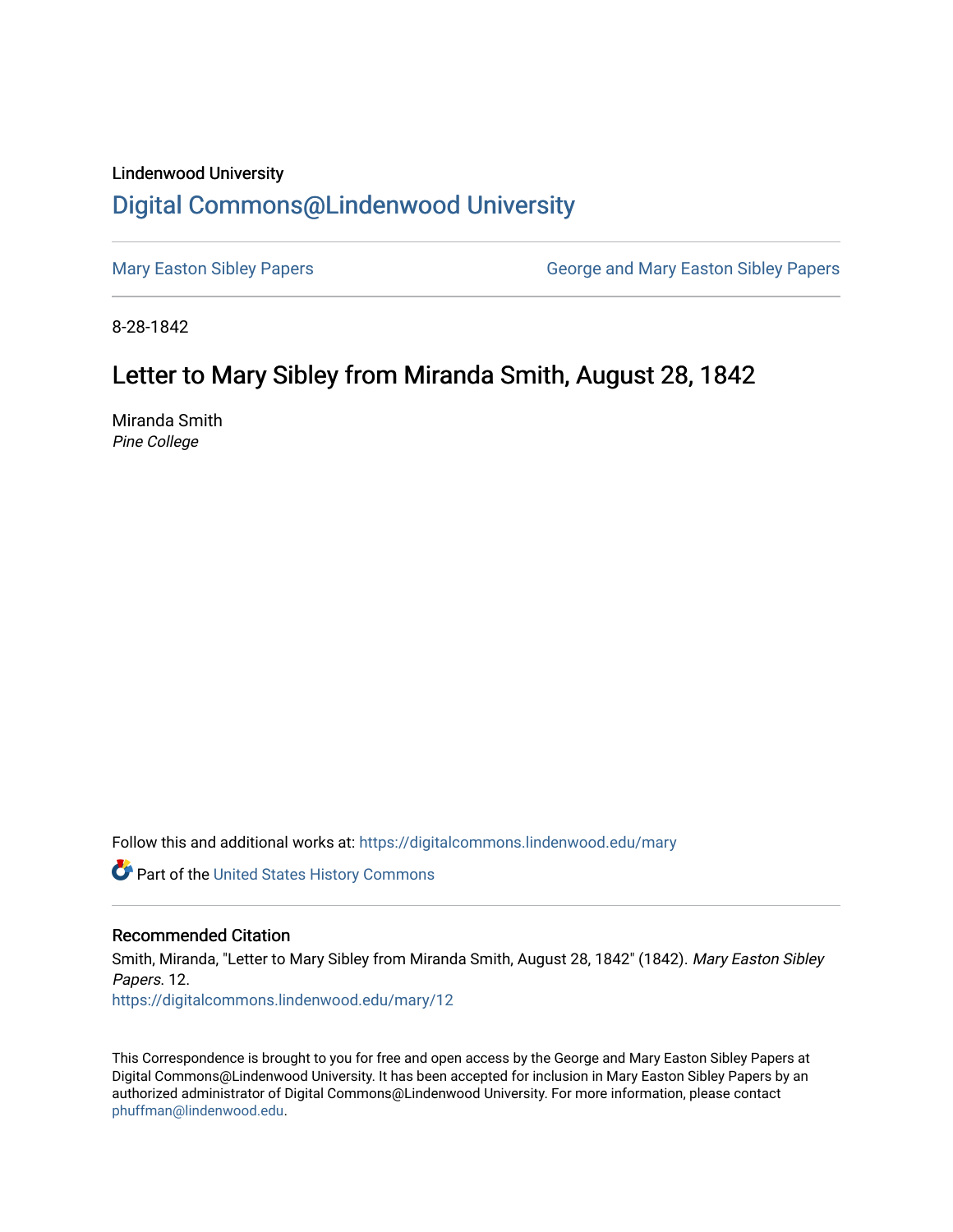My dear friend,

Since I last wrote you we have been made to drink deeply of the cup of sorrow. An event has occurred which inscribes vanity on every earthly object. My sweet sister- my dear, dear Mary- oh! I did not think that she could die. I did not think that the light of this dwelling- the joy of our happy circle- she to whom all our sympathies tended- in whom all our affections were centered, could be taken from the midst of health & happiness, take from her pleasant home, from the objects in which she took so deep an interest, & in less than two short weeks, laid away in the silent grave! The infant to, whom she so dearly loved- whom she watched so tenderly- rejoicing in every newly developed faculty- oh! Who will guide its tender years!- Who will supply that Mother's place to her!

Few, very few, enjoyed life & social happiness more than my sister- & her husband, her pleasant home, the improvements they were making, the objects of attraction that were collecting around her, more than all, perhaps, her lovely infant, contributed to fill to overflowing her cup pf earthly bliss! But she is gone—called to leave them all! Oh! Is not "vanity" written on all things here before. With might she in view of death.

"The feast of life is sweet. I am no weary guest- Loving friends my presence greet.

And all that charms the eye or ear.

I'd love to linger here, guiding my infant dear, its pilgrim way, watching its mind unfold, thick with unrusting gold, of knowledge stored" But no- she might not stay. "The undraining sup still glow'd with sparkling jest. In the fresh summer of her years she died." Oh! I little knew how much I loved her. I little knew how hard it was to unclasp the tendrils of affection that had twirled around her. Still my prayer was, "lord forgive her for thy holy will". Such was the nature of her disease, after it assumed a dangerous aspect that she was unable to converse on any subject. In the early part of her illness; Wed. Aug. 10., when for a few moments we had left her alone, I heard her weeping. On enquiring for the cause she said "Ask George to pray with me. I am distressed for myself & my husband". My dear sister said I, "Have you not been trying to live as a Christian." She replied "I have not lived as I ought. I have been deprived of religious influence & religious privileges, & have become too worldly minded." Some one remarked that the doctor wished her to be quiet.

"Oh!" said she ["] don't check any religious feeling. It is not excitement. It is not because I fear I am going to die, but it has been a weight on mind ever since the birth of my infant."

I read the 53 chapter of Isiah & brother George engaged in prayer. These exercises seemed to soothe her. She became perfectly calm & composed & requested that she might not see company as she did not wish her mind diverted from the subject. At this time. So far as I know none of [page missing] considered her dangerous. After this she seemed [page missing] & was as I though, as we all [wax seal] [page missing] recovering/ There was very little fever. She complained of very little . & believing every thing she was allowed to take in the way of  $\qquad -$ 

Mr. Adams was with her all the time but so occupied was I with the of the farm \_\_, being without half, that I was scarcely in her room five minutes at a time (nights  $\Box$ ) till the following Monday when Mr. Adams called me to come in as she was fainting. I found her unable to speak or swallow,